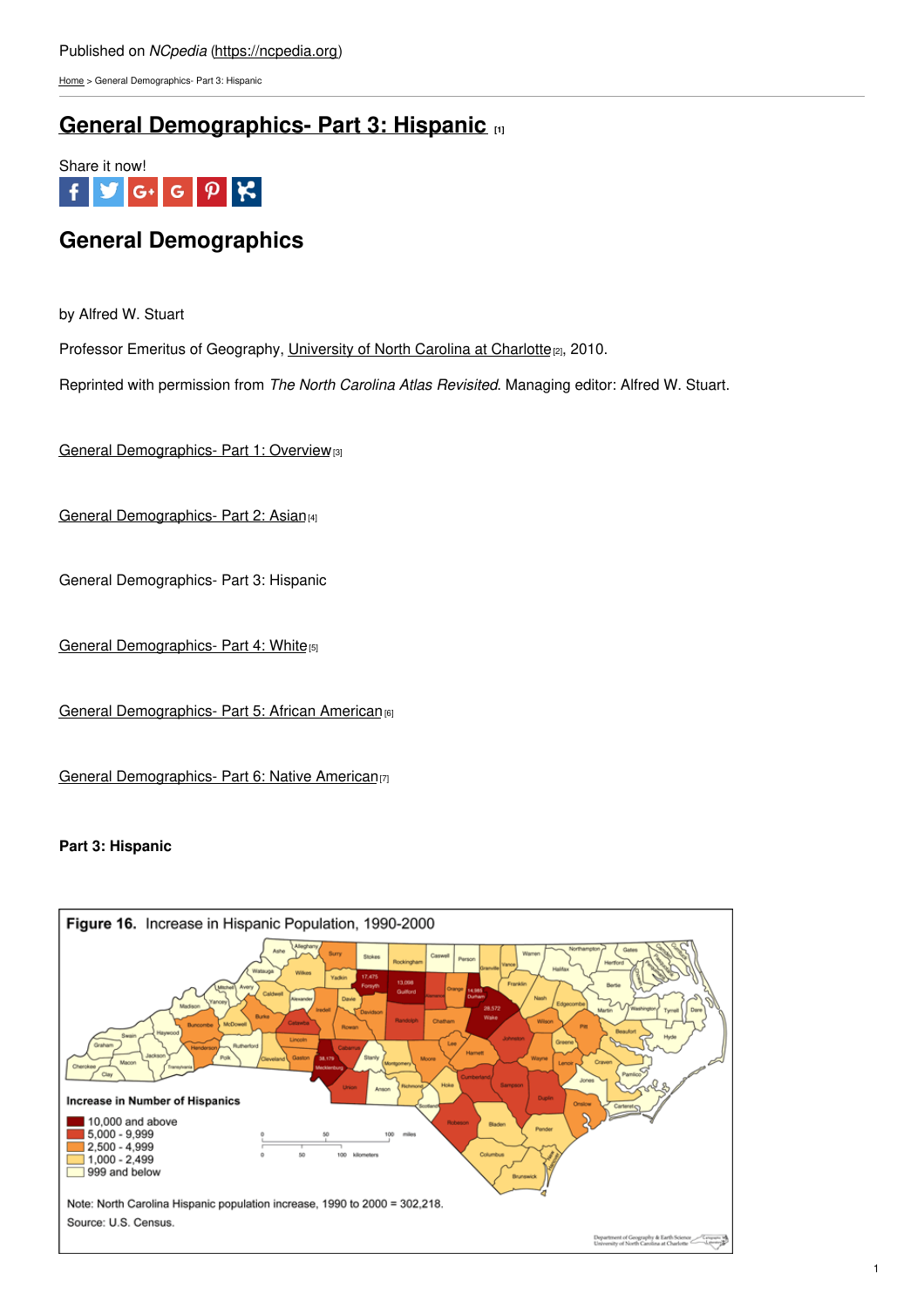

The Pew Hispanic Center's report *The New [Latino](https://www.pewresearch.org/hispanic/2005/06/14/unauthorized-migrants/) South* [8] identifies six Southern states, including North Carolina, as "New Settlement Areas" for the Hispanic population and North Carolina led the nation in the rate of growth of its Latino population between 1990 and 2002. Immigrants were attracted mainly by this region's robust economy. Most arrived recently and tended to have been born abroad, male, unmarried, and young.

Among the many findings in the Pew Center study is that employment gains by Latinos did not take jobs away from non-Hispanic. The study selected 36 counties in the six states for more detailed analysis and 19 of them are in North Carolina. In every one, employment of Hispanics and non-Hispanics increased during 1990-2000. In North Carolina generally, the total employment gain for non-Hispanics was 3.3 times greater than the increase in the employment of Hispanics.

The Hispanic population of North Carolina increased by over 368,000 between 1990 and 2002. The largest numerical increases were in [Mecklenburg](https://ncpedia.org/geography/mecklenburg) [9] and [Wake](https://ncpedia.org/geography/wake) [10] counties, which collectively accounted for over 22 percent of the statewide gain (Figure 16). Other sizeable gains were recorded in the Triad as well, along with some other Piedmont counties. In addition, several counties in the central Coastal Plain also recorded significant gains. Northeastern counties and most in the mountains attracted relatively few Hispanics.

The actual distribution of Latinos in 2000 is significantly different from the 1990-2000 growth patterns (Figure 17). The largest concentrations are found in several agricultural counties on the central Coastal Plain, in parts of the Research Triangle area and in [Montgomery](https://ncpedia.org/geography/montgomery) County [11]. The proportions in the recent growth leaders, Mecklenburg and Wake, were higher than the state average but no more than some others on the central Coastal Plain or on the northern Piedmont. Again, the smallest shares were found in the northeast and in the mountains.

A study released by the Kenan Institute at UNC Chapel Hill in January, 2006, "The Economic Impact of the Hispanic [Population](https://www.kenan-flagler.unc.edu/faculty/institutes-centers/) on the State of North Carolina [12]," reported that the statewide Latino population totaled 600,913 in 2004. This amounted to 7 percent of the state total in that year. Even more striking is the estimate that Latinos accounted for 27.5 percent of the state's net growth between 1990 and 2004. The study further reports that nearly half (45%) of these residents lacked "authorized documentation."

Keep reading >> General [Demographics-](https://ncpedia.org/general-demographics-part-4-white) Part 4: White[5]

**Authors:** [Stuart,](https://ncpedia.org/category/authors/stuart-alfred-w) Alfred W. [13] **From:** North Carolina Atlas [Revisited.](https://ncpedia.org/category/entry-source/north-carolin) [14]

1 January 2010 | Stuart, Alfred W.